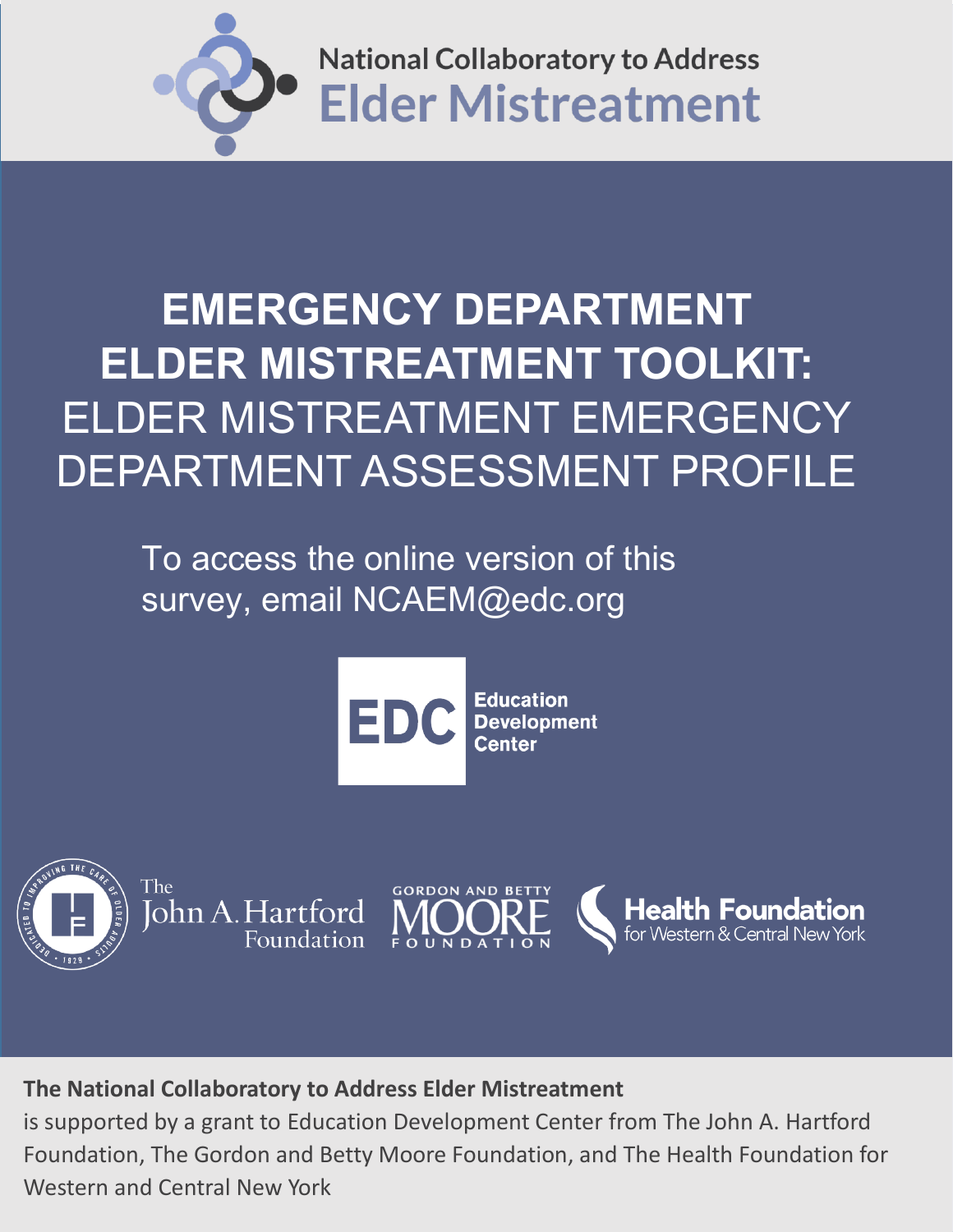

#### *Elder Mistreatment Emergency Department Assessment Profile*

#### **Consent**

You are invited to participate in a web-based online questionnaire that [SITE] is conducting to better understand emergency department practices to address elder mistreatment. It should take only 10 minutes to complete.

Completing the questionnaire is voluntary. You may refuse to take part or exit the questionnaire at any time without penalty. You are free to decline to answer any particular question you do not wish to answer for any reason.

Should you choose to participate, your responses will help us learn how we can improve care for older adults who have been or are at risk of being mistreated by others. However, you will receive no direct benefits from participating in this research study. Risks to participation are minimal, with the main foreseeable risk being breach of confidentiality. However, measures are in place to minimize that risk. Although this questionnaire does ask you to indicate your position (e.g., physician, nurse, social worker), it does not collect information on your name, email address, or IP address. Responses will be stored in a password protected, electronic format on the Qualtrics survey system. A research team at Education Development Center (EDC) will download and store data in password-protected and encrypted files. EDC will report all results in aggregate rather than by position. No one at [SITE] will be able to identify you or your answers based on your position, and no one will know whether or not you participated in the study.

If you have questions at any time about this assessment, you may contact [SITE CONTACT] at [EMAIL/PHONE]; and/or Kim Dash, PhD, MPH, via email or phone at KDash@edc.org or 617.618.2425.

If you have any questions, concerns, or complaints that you wish to address to someone other than [SITE CONTACT] or Kim Dash, you may contact the EDC Institutional Review Board at 43 Foundry Avenue, Waltham, MA, 02453 or humanprotections@edc.org.

**Please select your choice below. You may print a copy of this consent form for your records. Clicking on the "Agree" button indicates that:** 

- **You have read the above information**
- **You voluntarily agree to participate**
- **You are 18 years of age or older** O Agree O Disagree

ducation

**Development** 



The



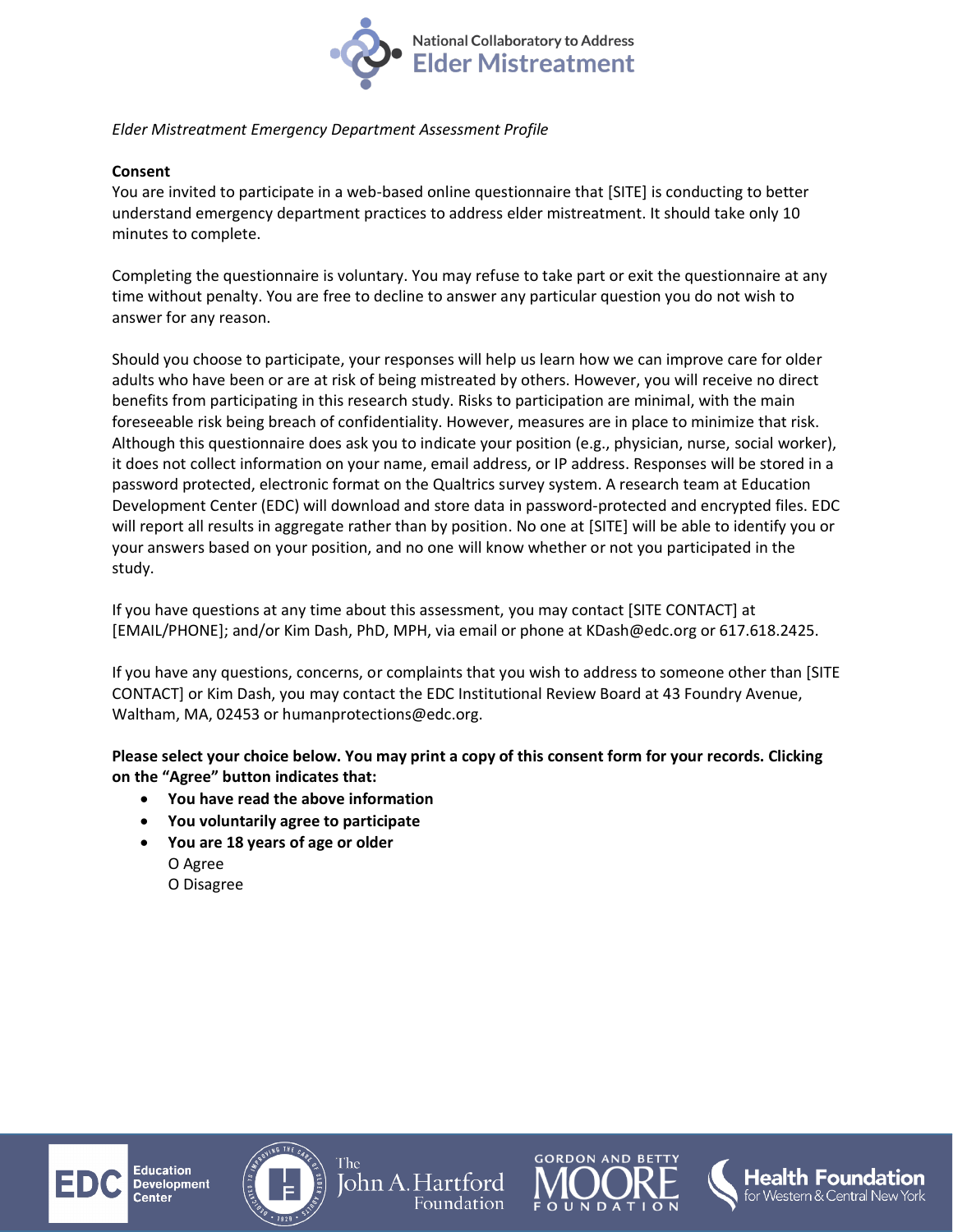

## **1. In what position do you spend the majority of your time?**

- $\Box$  Attending Emergency Physician
- $\Box$  Resident Emergency Physician
- $\Box$  Physician Assistant
- □ Nurse Practitioner
- □ ED Nurse
- □ ED Patient Care Technician
- $\square$  Social Worker
- □ Case Manager
- □ Care Manager
- □ Care Coordinator
- $\Box$  Clerk or Registration
- $\square$  Patient Services
- □ Patient Escort
- ED Pharmacist
- □ ED Radiology Technician
- $\square$  ED Psychiatrist
- $\square$  Chaplain
- Administration *[specify discipline]*
- Other *[specify here]*

**2. How many years of experience do you have in this job role (after completing training)?** \*Please enter a number (e.g., 6 years, 6 months =  $6.5$ )

### **3. How many years have you been in this job role at this institution?**

\*Please enter a number (e.g., 9 months = 0.75)

#### **4. How often do you work the overnight shift?**

| Never | Rarely | Sometimes | Often | Always |
|-------|--------|-----------|-------|--------|
|       |        |           |       |        |

**5. Elder mistreatment may be physical, psychological, or sexual abuse; neglect, or financial exploitation. At your hospital's emergency department:**

|                                                                 | Strongly        |                |    | <b>Strongly</b> | <b>No</b>      |
|-----------------------------------------------------------------|-----------------|----------------|----|-----------------|----------------|
|                                                                 | <b>Disagree</b> | Disagree Agree |    | Agree           | <b>Opinion</b> |
| a. Medical staff (e.g., physician, nurse practitioner/physician | $\Omega$        |                |    | 3               | N/O            |
| assistant, resident physician) routinely, actively screen older |                 |                |    |                 |                |
| patients for elder mistreatment.                                |                 |                |    |                 |                |
| b. Medical staff are trained to recognize suspected cases of    | $\Omega$        | 1              | C. | 3               | N/O            |
| elder mistreatment.                                             |                 |                |    |                 |                |
| c. Medical staff are trained to intervene in suspected cases of | $\Omega$        | 1              | 2  | 3               | N/O            |
| elder mistreatment.                                             |                 |                |    |                 |                |
| d. Nursing staff routinely, actively screen older patients for  | $\Omega$        | 1              | 2  | ξ               | N/O            |
| elder mistreatment.                                             |                 |                |    |                 |                |
| e. Nursing staff are trained to recognize suspected cases of    | $\Omega$        | 1              | 2  | ੨               | N/O            |
| elder mistreatment.                                             |                 |                |    |                 |                |
| f. Nursing staff are trained to intervene in suspected cases of | $\Omega$        | 1              | 2  | 3               | N/O            |
| elder mistreatment.                                             |                 |                |    |                 |                |





The

John A. Hartford

Foundation



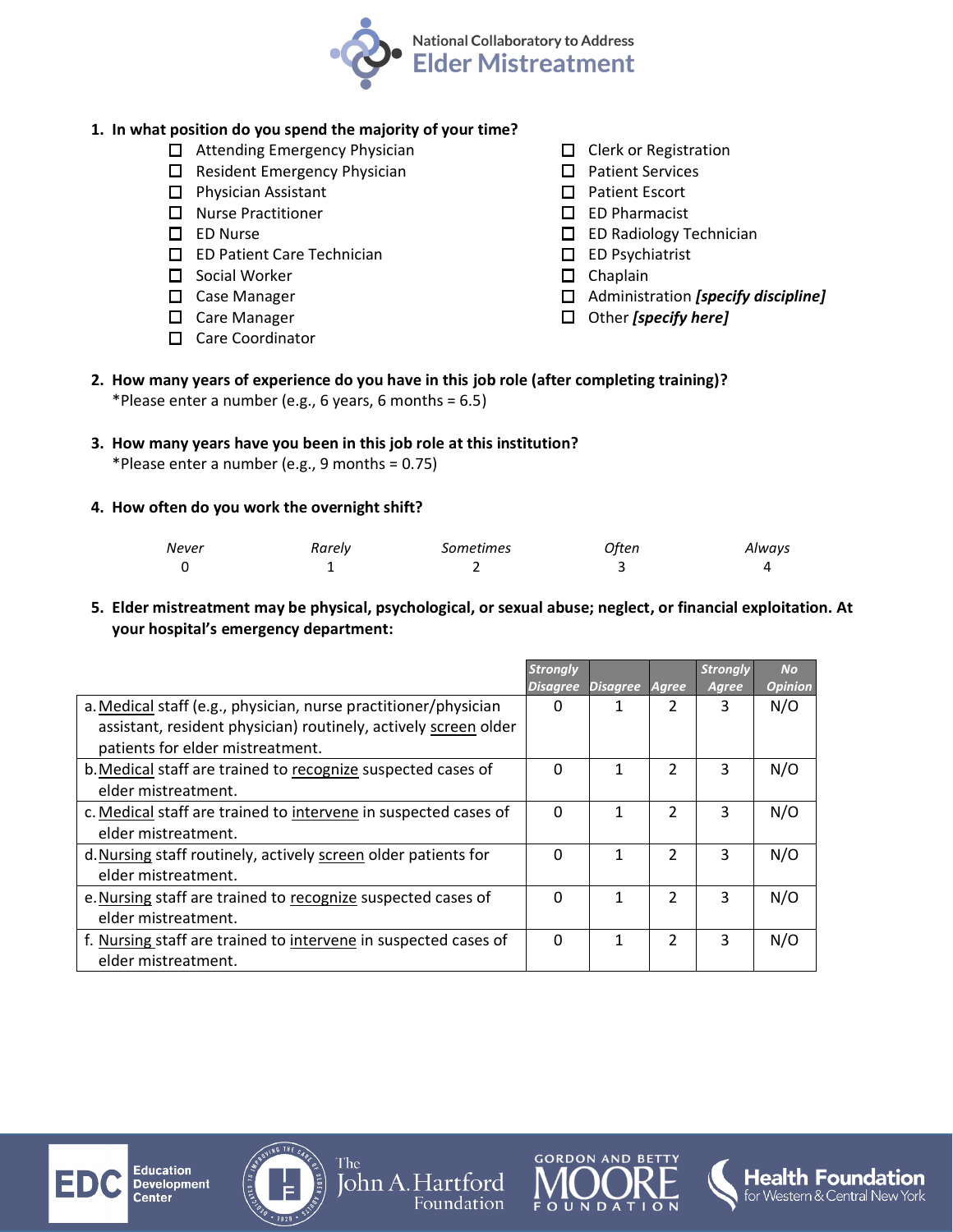

#### **6. At your hospital's emergency department, appropriate staff routinely:**

|    |                                                                | <b>Strongly</b> |                 |                | <b>Strongly</b> | <b>No</b>      |
|----|----------------------------------------------------------------|-----------------|-----------------|----------------|-----------------|----------------|
|    |                                                                | disagree        | <b>Disagree</b> | Agree          | Agree           | <b>Opinion</b> |
|    | a. Photograph injuries and other physical findings potentially | 0               | 1.              | 2              | 3               | N/O            |
|    | related to elder mistreatment and add the photographs to       |                 |                 |                |                 |                |
|    | the medical chart.                                             |                 |                 |                |                 |                |
|    | b. Engage a multidisciplinary team of experts in assessing     | 0               | $\mathbf{1}$    | $\mathfrak{p}$ | 3               | N/O            |
|    | suspected elder mistreatment.                                  |                 |                 |                |                 |                |
|    | c. Develop safety plans with older adults who are at risk of   | 0               | $\mathbf{1}$    | $\overline{2}$ | 3               | N/O            |
|    | or who have experienced mistreatment.                          |                 |                 |                |                 |                |
|    | d. Report suspected cases of elder mistreatment to             | $\Omega$        | $\mathbf{1}$    | 2              | 3               | N/O            |
|    | appropriate authorities.                                       |                 |                 |                |                 |                |
|    | e. Refer victims of elder mistreatment to appropriate          | 0               | $\mathbf{1}$    | $\mathfrak{p}$ | 3               | N/O            |
|    | community resources.                                           |                 |                 |                |                 |                |
| f. | Refer alleged perpetrators of elder mistreatment to            | $\Omega$        | $\mathbf{1}$    | $\overline{2}$ | $\overline{3}$  | N/O            |
|    | appropriate community resources.                               |                 |                 |                |                 |                |
|    | g. Monitor victims of elder mistreatment after discharge for   | $\Omega$        | $\mathbf{1}$    | $\mathfrak{p}$ | 3               | N/O            |
|    | adherence to referral or care plans.                           |                 |                 |                |                 |                |
|    | h. Admit victims of elder mistreatment for safety or social    | 0               | $\mathbf{1}$    | $\mathfrak{p}$ | 3               | N/O            |
|    | reasons despite the absence of a medical indication for        |                 |                 |                |                 |                |
|    | hospitalization.                                               |                 |                 |                |                 |                |
| i. | Hold potential victims of elder mistreatment, who present      | 0               | $\mathbf{1}$    | 2              | 3               | N/O            |
|    | during the night shift, until morning when a social worker     |                 |                 |                |                 |                |
|    | or case manager is on duty.                                    |                 |                 |                |                 |                |

#### **7. The following are barriers to identifying and managing care for older adults who have experienced mistreatment. To what extent does each interfere with care at your hospital?** *None* **= No Interference and** *High* **= High Interference.**

|                                                                |              |     |                 |             | <b>No</b>      |
|----------------------------------------------------------------|--------------|-----|-----------------|-------------|----------------|
|                                                                | <b>None</b>  | Low | <b>Moderate</b> | <b>High</b> | <b>Opinion</b> |
| a. ED team unaware of emergency medical service concerns       | <sup>0</sup> | 1   | 2               | 3           | N/O            |
| about home environment                                         |              |     |                 |             |                |
| b. Lack of time to conduct a thorough evaluation given         | $\Omega$     | 1   | $\mathfrak{p}$  | 3           | N/O            |
| competing priorities with other patients                       |              |     |                 |             |                |
| c. Difficulty distinguishing mistreatment from accidental      | $\Omega$     | 1   | $\mathfrak{D}$  | 3           | N/O            |
| trauma, illness, or quality of care issues.                    |              |     |                 |             |                |
| d. Lack of (or inadequate) protocol for a streamlined          | $\Omega$     | 1   | $\mathfrak{p}$  | 3           | N/O            |
| response to elder mistreatment                                 |              |     |                 |             |                |
| e. Differences of opinion among staff (between disciplines)    | $\Omega$     | 1   | $\mathfrak{p}$  | 3           | N/O            |
| regarding how to intervene in cases of elder mistreatment      |              |     |                 |             |                |
| Reliance on family members or caregivers for medical and<br>f. | $\Omega$     | 1   | $\mathcal{P}$   | 3           | N/O            |
| social historical information                                  |              |     |                 |             |                |
| g. Communication difficulties with older adults (e.g., due to  | $\Omega$     | 1   | $\mathcal{P}$   | 3           | N/O            |
| cognitive or hearing impairment)                               |              |     |                 |             |                |
| h. Lack of specialized community services for older adults     | $\Omega$     | 1   | $\mathfrak{p}$  | 3           | N/O            |
| vulnerable to mistreatment                                     |              |     |                 |             |                |
| Limited follow-up by protective services when cases are<br>i.  | $\Omega$     | 1   | $\mathcal{P}$   | 3           | N/O            |
| reported                                                       |              |     |                 |             |                |

**Education** ED Development<br>Center



The

John A. Hartford

Foundation



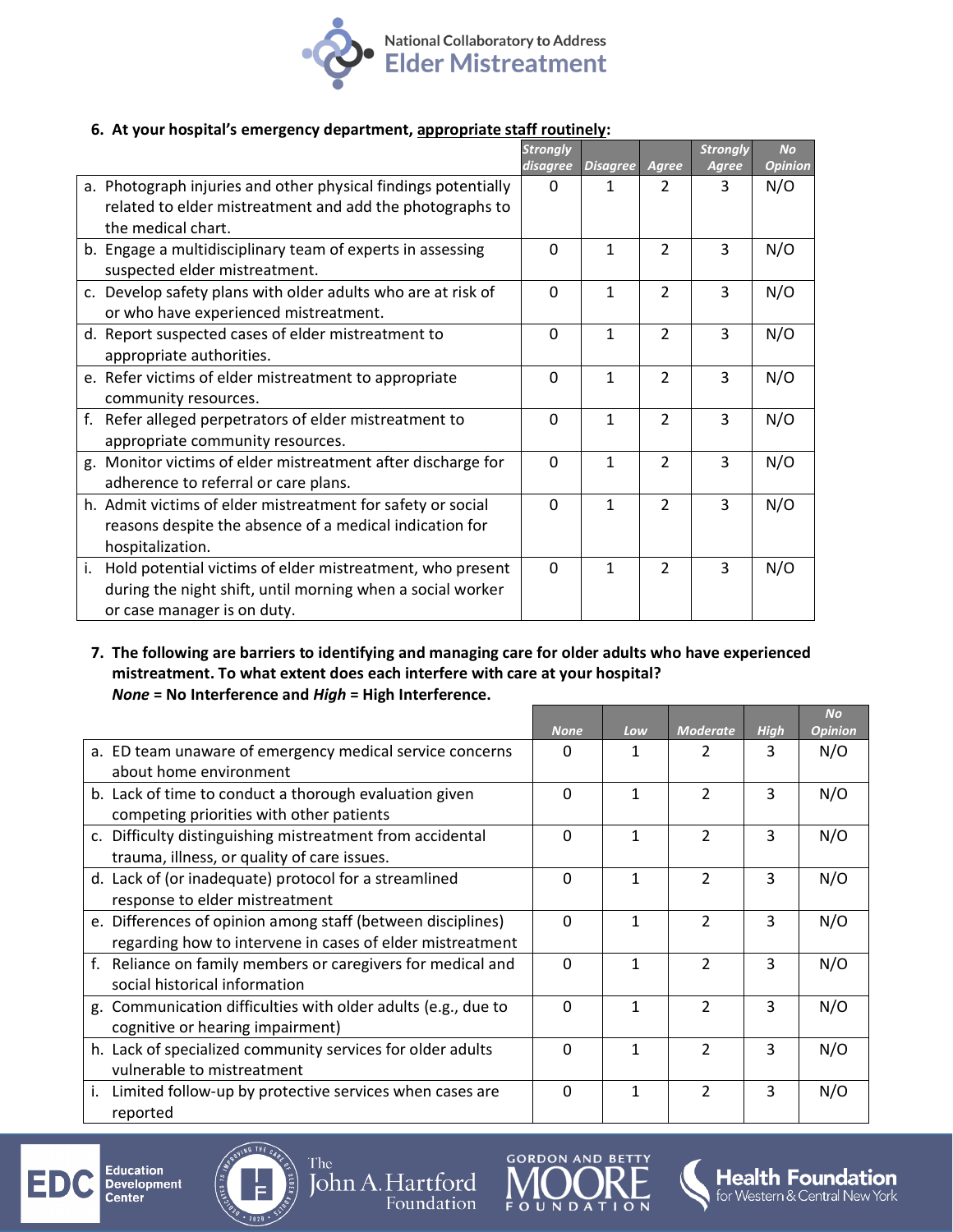

| j. Lack of basic training and knowledge of elder                                                       |  |          | 0 |  |  |                  | N/O |  |  |  |
|--------------------------------------------------------------------------------------------------------|--|----------|---|--|--|------------------|-----|--|--|--|
| mistreatment                                                                                           |  |          |   |  |  |                  |     |  |  |  |
| 8. How would you rate the job your hospital has done educating your discipline about handling cases of |  |          |   |  |  |                  |     |  |  |  |
| suspected elder mistreatment?                                                                          |  |          |   |  |  |                  |     |  |  |  |
|                                                                                                        |  |          |   |  |  |                  |     |  |  |  |
| Poor                                                                                                   |  | Adequate |   |  |  | <b>Fxcellent</b> |     |  |  |  |
| 0                                                                                                      |  |          |   |  |  | 4                |     |  |  |  |
|                                                                                                        |  |          |   |  |  |                  |     |  |  |  |
|                                                                                                        |  |          |   |  |  |                  |     |  |  |  |

**9. How knowledgeable do you consider yourself to be about best practices for identifying cases of suspected elder mistreatment?** 

| Not Very      | Somewhat      | Verv          |
|---------------|---------------|---------------|
| Knowledgeable | Knowledgeable | Knowledgeable |
|               |               |               |

**10. How knowledgeable do you consider yourself to be about best practices for managing cases of suspected elder mistreatment?** 

| Not Verv      | Somewhat      | Verv          |
|---------------|---------------|---------------|
| Knowledgeable | Knowledgeable | Knowledgeable |
|               |               |               |

- **11. When you suspect elder mistreatment, what do you do next?** *[please describe below]*
- **12. Among potentially vulnerable older adults seen in the emergency department, how often do you think you:**

**\_\_\_\_\_\_\_\_\_\_\_\_\_\_\_\_\_\_\_\_\_\_\_\_\_\_\_\_\_\_\_\_\_\_\_\_\_\_\_\_\_\_\_\_\_\_\_\_\_\_\_\_\_\_\_\_\_\_\_\_\_\_\_\_\_\_\_\_\_\_\_\_\_\_\_\_\_\_\_\_\_\_\_\_**

|                                            | <b>Never</b> | <b>Rarely</b> | Sometimes | <b>Often</b> | Alwavs |
|--------------------------------------------|--------------|---------------|-----------|--------------|--------|
| a. Recognize a case of elder mistreatment? |              |               |           |              |        |
| b. Miss cases of elder mistreatment?       |              |               |           |              |        |

#### **13. Among potentially vulnerable older adults seen in the emergency department, how confident do you feel in your ability to:**

|                                                 | <b>Not at All</b> | <b>Not</b>       |               |                  | <b>Verv</b>      |
|-------------------------------------------------|-------------------|------------------|---------------|------------------|------------------|
|                                                 | <b>Confident</b>  | <b>Confident</b> | <b>Unsure</b> | <b>Confident</b> | <b>Confident</b> |
| a. Recognize elder mistreatment?                |                   |                  |               |                  |                  |
| b. Intervene for victims of elder mistreatment? |                   |                  |               |                  |                  |
| c. Report cases of elder mistreatment?          |                   |                  |               |                  |                  |





The John A. Hartford Foundation



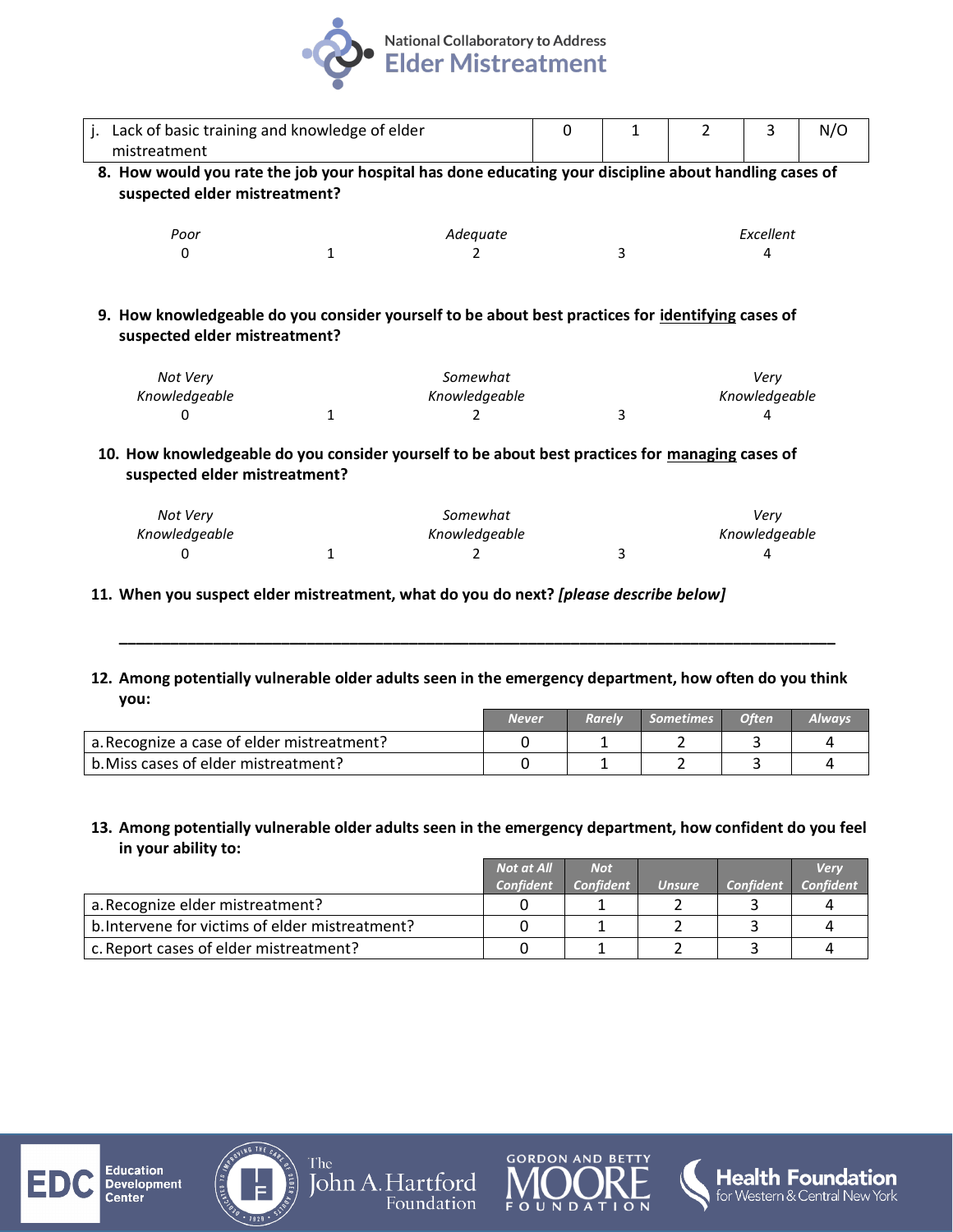

#### **14. Indicate the extent to which you agree or disagree with the following general statements:**

|                                                                  | <b>Strongly</b> |                 |       | <b>Strongly</b> |
|------------------------------------------------------------------|-----------------|-----------------|-------|-----------------|
|                                                                  | <b>Disagree</b> | <b>Disagree</b> | Agree | Agree           |
| a. Elder mistreatment is a common and serious public health      |                 |                 |       |                 |
| problem.                                                         | 0               | 1               |       | 3               |
| b. All older adults (aged 60 and older) seen in the ED should be |                 |                 |       |                 |
| screened for elder mistreatment.                                 | 0               | 1               |       |                 |
| c. Elder mistreatment assessment cannot take place in hurried    |                 |                 |       |                 |
| contexts like the ED.                                            | 0               | 1               |       |                 |
| d. All ED staff should report elder mistreatment to the proper   |                 |                 |       |                 |
| authorities.                                                     | 0               | 1               |       |                 |
| e. ED staff should monitor victims of elder mistreatment after   |                 |                 |       |                 |
| they are discharged.                                             |                 |                 |       |                 |

#### **15. Indicate the extent to which you agree or disagree with the following statements about your hospital's emergency department:**

|                                                                                    | <b>Strongly</b><br><b>Disagree</b> | <b>Disagree</b> | Agree          | <b>Strongly</b><br>Agree | <b>No</b><br><b>Opinion</b> |
|------------------------------------------------------------------------------------|------------------------------------|-----------------|----------------|--------------------------|-----------------------------|
| a. There are adequate community resources available                                | o                                  |                 | 2              | 3                        | N/O                         |
| to respond to older adults at risk of or experiencing<br>mistreatment.             |                                    |                 |                |                          |                             |
| b. There are ample community resources available to<br>prevent elder mistreatment. | $\Omega$                           | 1               | $\mathfrak{p}$ | ς                        | N/O                         |
| c. ED staff work with multidisciplinary teams to assess                            | $\Omega$                           |                 | 2              | 3                        | N/O                         |
| and manage cases of elder mistreatment.                                            |                                    |                 |                |                          |                             |
| d. There are programs in my community to support                                   | $\Omega$                           |                 | $\mathfrak{p}$ | 3                        | N/O                         |
| overburdened caregivers who may inadvertently                                      |                                    |                 |                |                          |                             |
| mistreat older adults.                                                             |                                    |                 |                |                          |                             |
| e. Police personnel are receptive and helpful when ED                              | $\Omega$                           |                 | 2              | 3                        | N/O                         |
| staff report elder mistreatment to them.                                           |                                    |                 |                |                          |                             |
| f. Adult Protective Services is receptive and helpful                              | $\Omega$                           |                 | $\mathfrak{p}$ | 3                        | N/O                         |
| when ED staff report elder mistreatment to them.                                   |                                    |                 |                |                          |                             |

#### **16. To whom do you report cases of suspected elder mistreatment at your hospital's emergency department? (Check all that apply.)**

Nurse Specialist (e.g., Sexual Assault Nurse Examiner, Forensic Nurse)

John A. Hartford

Foundation

 $\Box$  Multidisciplinary Team for Elder Mistreatment

The

- $\Box$  Social Worker
- $\Box$  Police
- □ Protective Services Agency
- □ Local Council on Aging
- □ Local Area Agency on Aging
- Other *[specify here]*

**Education Development** Center